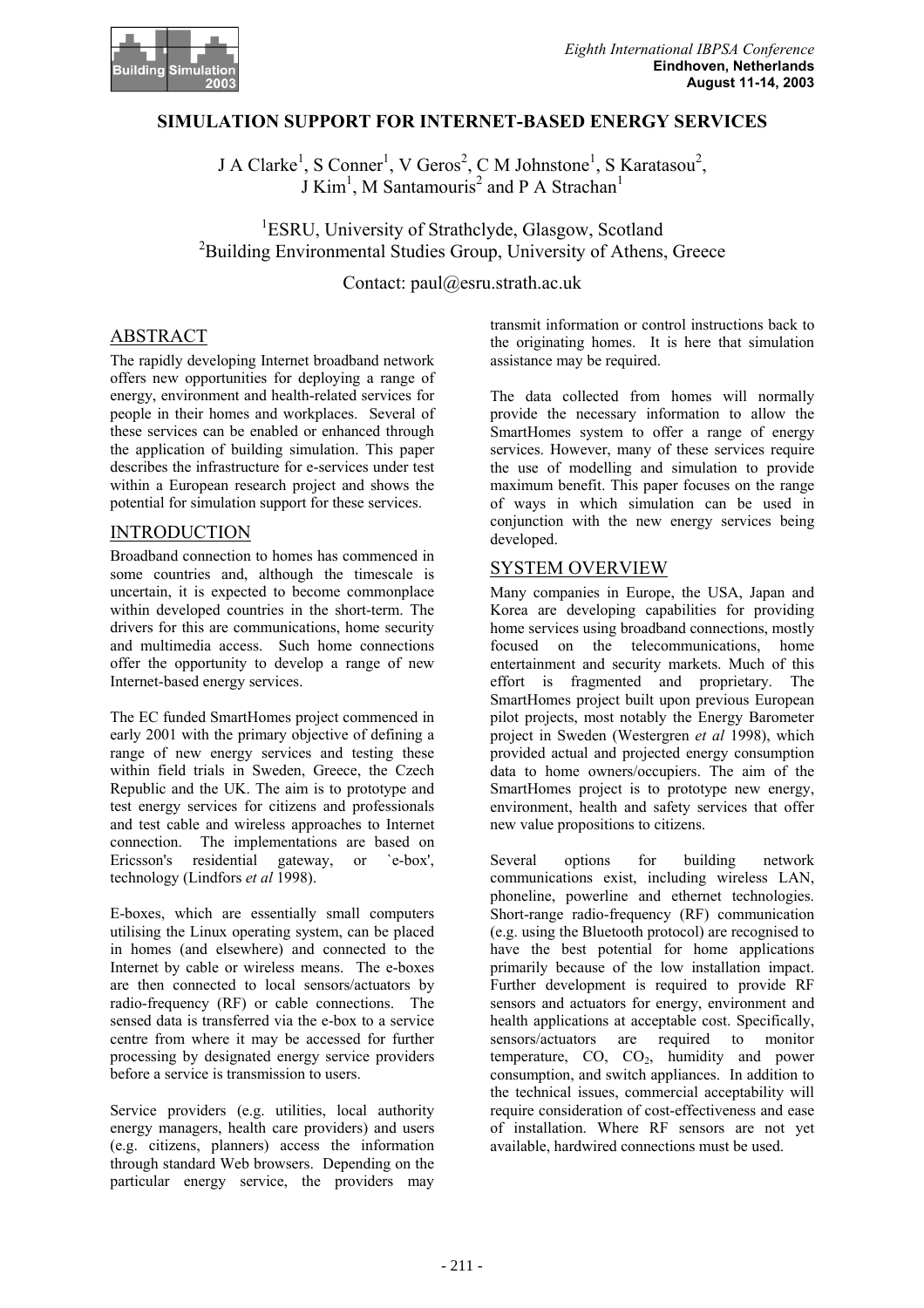Several options are also available for access network communication, to link buildings to a central energy service centre from where the data transactions to and from service providers are coordinated. Two options are ADSL on twisted pair lines and GPRS over mobile networks.

The elements of the SmartHomes system are shown in Figure 1. Internet-enabled gateway devices act to co-ordinate home data acquisitions and actuations using sets of radio frequency (RF) sensors/actuators customised to the particular e-service(s) being enacted. The data obtained for a given site is transferred, by wireless and cable technology, to a central service centre placed at some arbitrary location on the Internet. There, the data is conflated with the private data arriving concurrently from the other sites within a given serviced region. Software agents then operate on the aggregated data in order to extract servicespecific information for onward transmission to a related energy service provider (ESP). This ESP adds value by interpreting the data and providing the actual energy/environment service.

The e-boxes, or e-service gateways, that will be placed in homes are designed for always-on operation with high availability. They offer local IP and non-IP network support, internal fault management, and remote configuration. The current version of the e-boxes has 32 Mbyte DRAM and 24 Mbyte flash memory with 10 Mbit TP Ethernet for both the access and local networks. They also have an RS232 serial port for connection to wire or wireless sensor/control networks. Both the eservice centre (eSc) and the e-service gateway provide an OSGi compliant application environment (Open Services Gateway Initiative<br>2002). enabling secure and transparent 2002), enabling secure and transparent communication. For security, all HTTP connections, via the eSC, are based on two-way authenticated SSL-connections.

### POTENTIAL ENERGY SERVICES

The Internet is now attaining a level of resilience and capacity that enables it to support a wide range of new and beneficial information services. Such services can be tailored to assist sustainable development by providing real-time data to



For example, information comprising home temperatures and CO levels would support a progressive care for the elderly service, while one comprising fuel and power usage data would support two providers, one concerned with local action planning and the other with the routine dissemination of personalised consumption information to citizens. Where the outcome from a service requires the imposition of on-site control, a provider transaction request is transmitted back to the relevant sites via the service centre to ensure that the actuations are authentic (i.e. that it is a valid component of the service selected by the customer).

decision-makers on energy and environmental issues.

Examples include:

- fuel use by time, type and sector in support of energy efficiency and renewable energy systems deployments;
- gaseous emissions monitoring in support of air quality and climate change targets attainment;
- systematic building stock performance monitoring in support of legislative requirements and local energy action planning; and
- monitoring of energy efficiency components and renewable energy technologies to evaluate their life-time performance.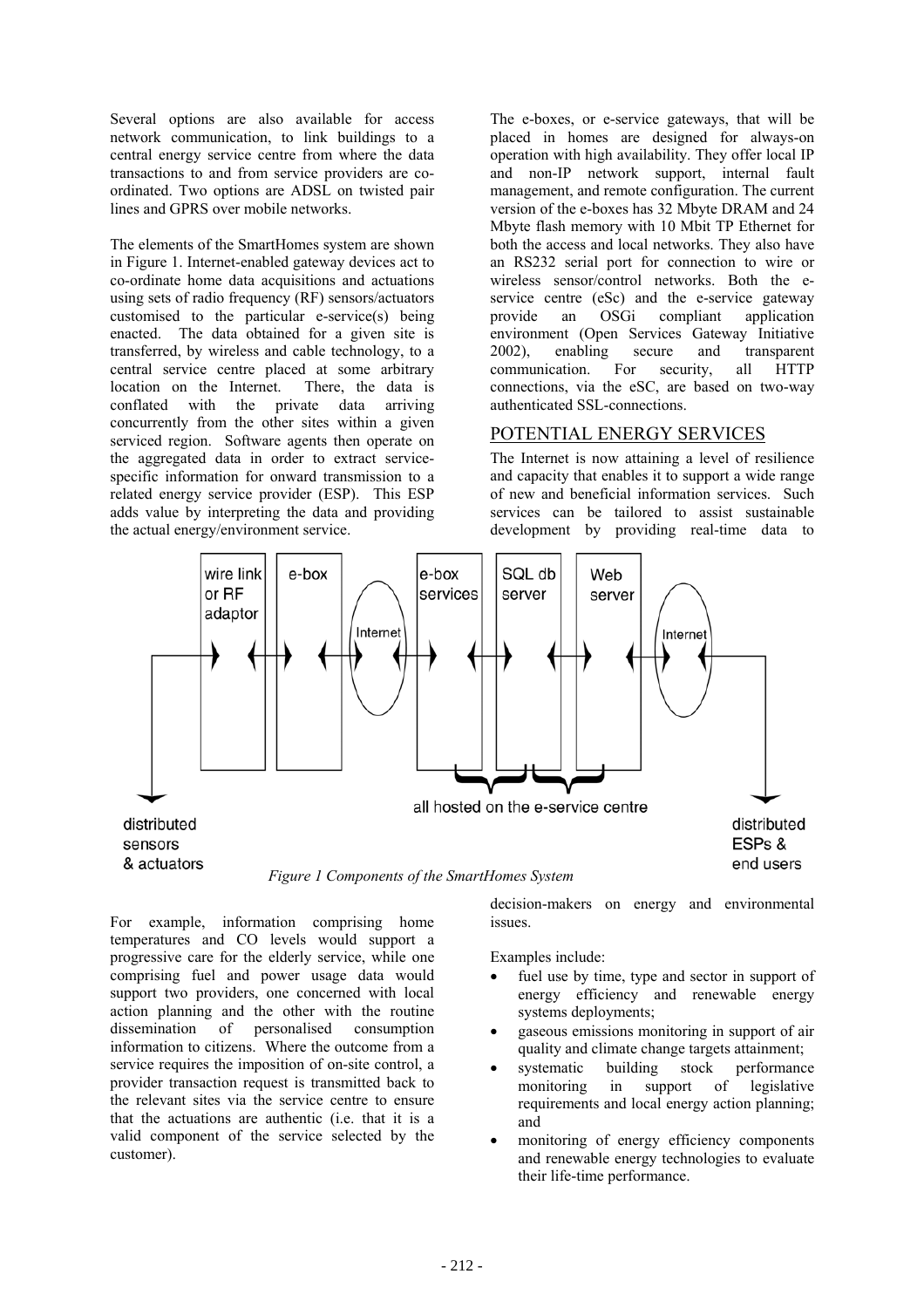Equally significant and complementary services may also be established to provide direct links to citizens and to support their greater participation in sustainability issues. Examples include:

- home conditions monitoring (e.g. CO and temperature) in support of responsive care provision for vulnerable members of society;
- local appliance control in order to better match environmental conditions to need and reduce energy consumption at the large scale;
- synchronised appliance control in support of electricity base load management; and
- the provision of personalised energy use data in order to encourage desirable changes in usage patterns.

Furthermore, the Internet-enabled information approach gives rise to an efficient mechanism by which to implement low cost energy systems monitoring in order to track the effectiveness of actions taken in response to future legislation (e.g. the European Directive on Energy Performance of Buildings).

Table 1 sets out categories for identified energy services while Table 2 lists some specific services.

| <b>Service type</b>                        | <b>Examples</b>                                                                                                                                         |
|--------------------------------------------|---------------------------------------------------------------------------------------------------------------------------------------------------------|
| Information<br>dissemination               | Authorities inform potential<br>customers about the energy<br>labelling of domestic<br>appliances and about the<br>benefits of particular<br>purchases. |
| Monitoring<br>with alerts or<br>alarms     | CO monitoring in a 'care for the<br>elderly' context or gas leak<br>detection in a community safety<br>context.                                         |
| Monitoring<br>with feedback<br>information | Simultaneous reporting of<br>metered energy consumption<br>to occupants and energy<br>suppliers.                                                        |
| Monitoring<br>with actuation               | For supply-level network load<br>management and energy<br>efficiency.                                                                                   |

*Table 1 Service types with examples.* 

Within the SmartHomes project, several of the identified energy services are currently being tested and proven within field trials tailored to the requirements of four European states: the Czech Republic, Greece, Scotland and Sweden. The Internet-based communications infrastructure required to support large scale roll-out has been established. The initial field trials under way reflect local concerns and conditions as follows.

**Czech Republic** - Individual metering of energy use and thermal comfort in multi-family buildings with remote actuation of set-point temperatures of heating systems for entire housing blocks. Data is being reported to occupants, the energy supplier and authorities.

**Greece** - Cooling load predictions based on real time data input to neural networks, and information to occupants on how to effectively reduce spacecooling demand.

**Scotland** - The services target the public housing sector and comprise cold condition alarms, COlevel monitoring, fuel use metering and reporting to energy suppliers, health care agencies and local authorities.

**Sweden** - Metering of space and domestic water heating and electricity in multi-family buildings. The coupling of metered values to a simulation program allows estimates of the heat exchange between neighbouring apartments, thereby providing information for energy consumption debiting models. The data is reported to occupants, the energy supplier and the local authorities.

| Table 2 Specific services with examples. |
|------------------------------------------|
|                                          |

| <b>Specific service</b>                                        | <b>Examples</b>                                                                             |
|----------------------------------------------------------------|---------------------------------------------------------------------------------------------|
| environmental<br>monitoring                                    | detection of gas, smoke,<br>temperature and humidity                                        |
| metering                                                       | of gas, electricity and<br>water consumption                                                |
| weather-related                                                | heating control, night<br>cooling, use of rainwater                                         |
| performance<br>evaluation                                      | city energy consumption<br>by fuel type and emissions                                       |
| appliance control                                              | of heating, lighting and<br>small power as part of a<br>demand-side management<br>programme |
| load management                                                | demand side management,<br>load scheduling and<br>control                                   |
| aggregate control                                              | district load manipulation<br>and HVAC operation                                            |
| building-<br>integrated<br>renewable energy<br>systems control | renewable energy trading<br>as a function of electricity<br>prices and demand               |

### ROLE OF SIMULATION

Some of the uses of simulation that have been identified within the project include the following:

• Enabling control. Two options are outlined below: using modelling with real-time data imported into a simulation program to determine appropriate control actions, e.g. to control heaters based on monitored climate and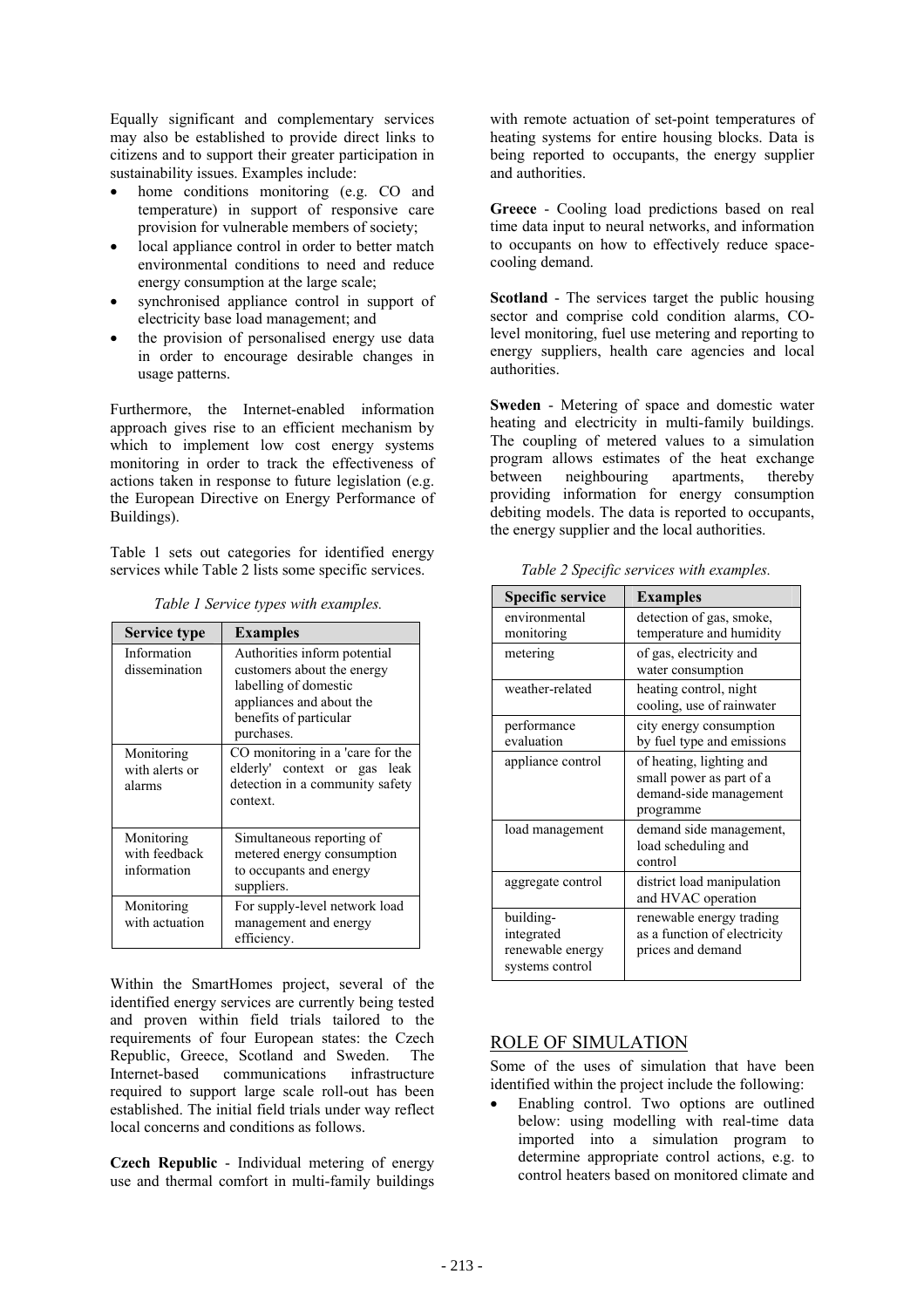internal temperature data; and using a simulation program to train an artificial neural network to determine the control action. In both cases, the SmartHomes infrastructure supplies data and enacts the control action.

- Using modelling to ensure equitable distribution of energy-related charges in multioccupancy residential buildings.
- Developing strategies for smoothing demandside energy use by remote switching of nonessential loads, and matching demands with supply for distributed generation.
- Large-scale energy management, selecting priorities for energy reduction measures based on specific monitored energy use.

The following sections describe the role of simulation in more detail.

## TRAINING OF NEURAL NETWORKS

A simulation program is being used to train an artificial neural network (ANN) model that can be used in conjunction with monitored data from eboxes to forecast cooling loads. In Southern European countries, short term cooling load forecasting in residential buildings with lead times from 1 hour to 7 days can play a key role in the economic and energy efficient operation of cooling appliances.

Within the project, a methodology based on a combination of an ANN and a thermal model (TRNSYS) is being used. The ANN is capable of forecasting the following 24-hour cooling load profile for residential buildings. In general, neural network architectures are characterised by a collection of processing nodes connected by a series of weighted links. The relationship between an individual node's inputs and outputs is typically a non-linear function (for example a sigmoid function). A neural network can carry out complex

calculations from global inputs to global outputs. In carrying out this process, and with the absence of a general theory for non-linear time-series prediction, good performance comes only by carefully analysing available data (i.e. by using so-called 'training data').

Reliable cooling load data for at least one season are required but are not usually available for residential buildings, the focus of interest. Thus, dynamic building simulations were carried out with TRNSYS for five selected apartments in Athens, Greece, using known building data (geometry, wall constructions, occupancy *etc*.). The simulations were carried out for a period of one year, using the Typical Meteorological Year as weather input. Measurements of the indoor and ambient temperature during a period of two months (April-May 2002) were used in order to calibrate the developed TRNSYS model of each house.

Following this procedure, a database consisting of reliable cooling load data was produced, and then extended by carrying out TRNSYS simulations for the period 2000-2002, as yearly meteorological data were available. The database was then divided into two sets: the training data set used to train the prediction system (with variable size in order to find the optimal solution), and the test set, only used at the end to test the performance of the trained system. The factors that were thought to influence the energy cooling demand, used as inputs to the ANN, are a combination of short and long-term historic values of the load profile and the previous day's ambient temperature.

The performance of the developed ANN model for cooling load prediction was tested using the cooling period May-September 2002. This set had not been used for training, as it is important to test the network over an "unknown" set of data. The



*Figure 2 Predicted (ANN) and TRNSYS (TS) cooling load profiles (average case).*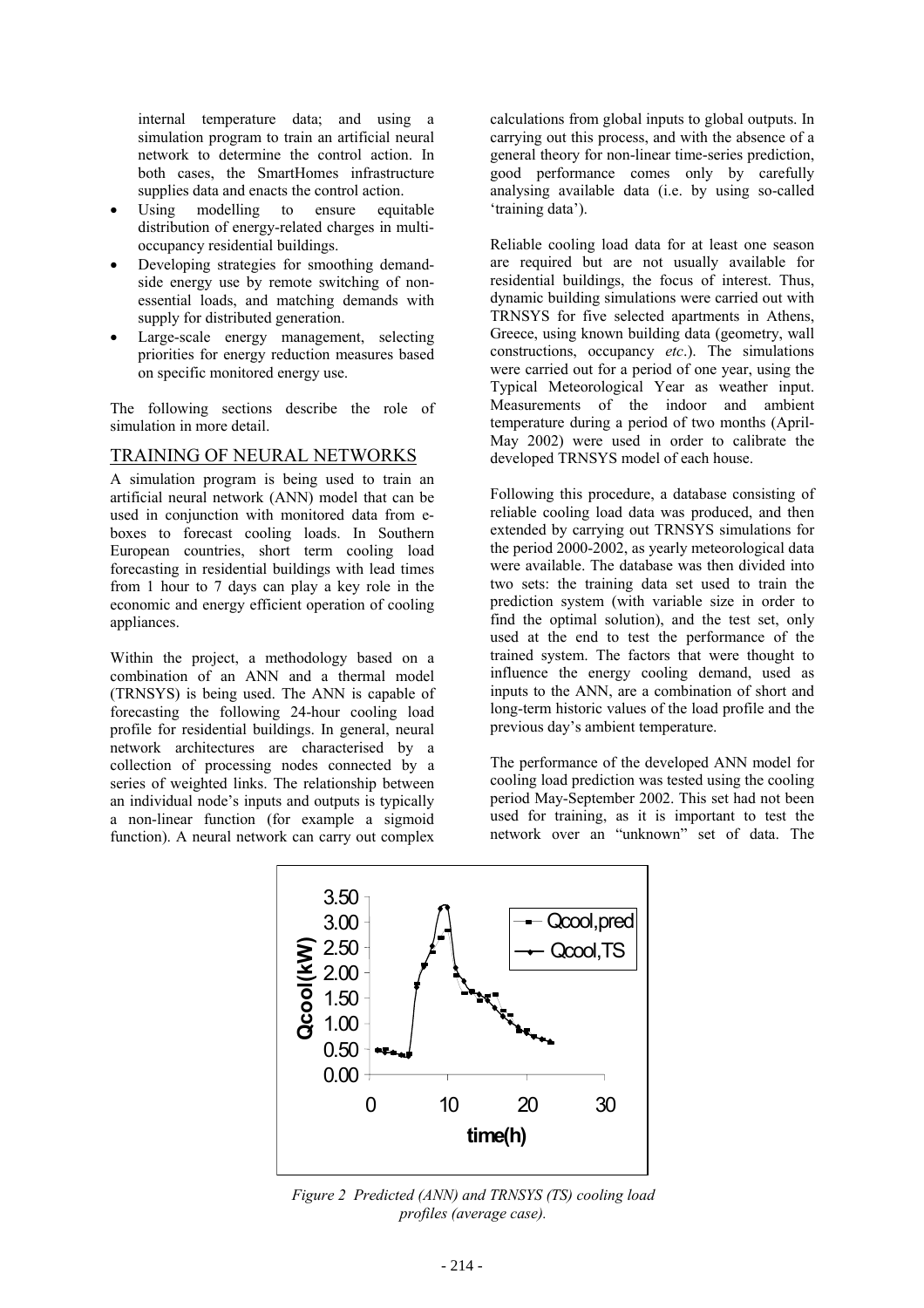average absolute percentage error is of the order of 7.5%. As an example, Figure 2 shows TRNSYS model simulation data versus predicted cooling loads for one day.

The next stage is to enact the control using the SmartHomes infrastructure.

# SIMULATION-ASSISTED BUILDING ENERGY MANAGEMENT

There has been considerable research into model predictive control, using stochastic models, fuzzy logic control, neural net-based control and the development of self-learning algorithms. These methods share a common feature: they have no underlying physical model of the system and the process being controlled. A black-box model is used to determine the control action. The work reported in Clarke *et al* (2001) demonstrated how, as an alternative, a detailed, physically based model can be integrated into the control system.

Such a facility is likely to become important for passive solar buildings employing natural resources such as daylight and free cooling. For such cases, control actions become complex due to interactions between the elements of the controlled system (e.g. glare requiring blind repositioning, causing luminaire actuation, leading to increased cooling loads and so on). The types of control that may be suited to simulation-assisted control were identified as follows:

- for control with significant look-ahead times (hours, rather than minutes) such as decisions on night ventilation strategies;
- for high-level supervisory control, e.g. load shedding, where several alternatives and their implications for environmental conditions (particularly occupant comfort) may need to be evaluated;
- where interaction is high, e.g. blinds/lighting/cooling; and
- where the building use varies or changes, e.g. large variations in occupancy and where this variation is known in advance.

The SmartHomes infrastructure is well suited to control applications of these types where rapid response times are not required, where there is time to undertake a number of simulations in real-time to determine optimum control strategies, and where the simulation program may be remote from the building energy management system.

In the previous pilot project, data was collected by a data acquisition system, and used as input in realtime to the ESP-r simulation program. A number of simulations were run to determine the optimum start time for a heater to bring the room temperature to a particular set-point at a certain time. Work is

currently underway to treat data collected by eboxes as input to ESP-r, and to transfer the simulation-predicted control action back to actuators via the SmartHomes infrastructure.

## VIRTUAL METERING

Fujii and Johannesson (2003) describe the development of a method where simulations are combined with measurement of parameters for each apartment in a multi-family dwelling as a basis for individual energy billing. Because of the cost of individual metering, global measurement of the heating and hot water use in apartment blocks is common in some EU countries, with individual bills based on apartment size.

The authors report a technique for a fairer system of billing based on actual energy use. The idea is to employ a limited sensor set (air temperatures and relative humidity of exhaust air from individual apartments) connected to an e-box, with data transmitted over the Internet and used as an input to a simulation program. This program estimates the heating and hot water requirements of the individual apartments based on knowledge of building parameters, meteorological data and global apartment block energy use.

The system, based on the SmartHomes infrastructure, is currently being field-tested. A more equitable billing system together with personalised energy use information provides a significant incentive for energy saving.

# LARGE SCALE ENERGY MANAGEMENT

The technology described above is particularly suited for large-scale energy management, selecting priorities for energy reduction measures based on specific monitored energy use. However, in practice, it is unlikely that all properties can be monitored for a variety of reasons – cost, access, data confidentiality, sensor failure *etc*. In such cases, it is desirable to use simulation to cover the gaps to provide comprehensive datasets.

Figure 3 shows the deployment of SmartHomes components within an advanced energy information management system. At the core of such a system lies a fuel use and availability database. This may be populated from two principal sources: directly from e-boxes distributed throughout the estate being managed (district, city or region), and indirectly from participating Utilities through electronic data transaction. These data may then be analysed in order to provide relevant and up-to-theminute information to a range of possible recipients, from policy makers, through planners and designers, to citizens.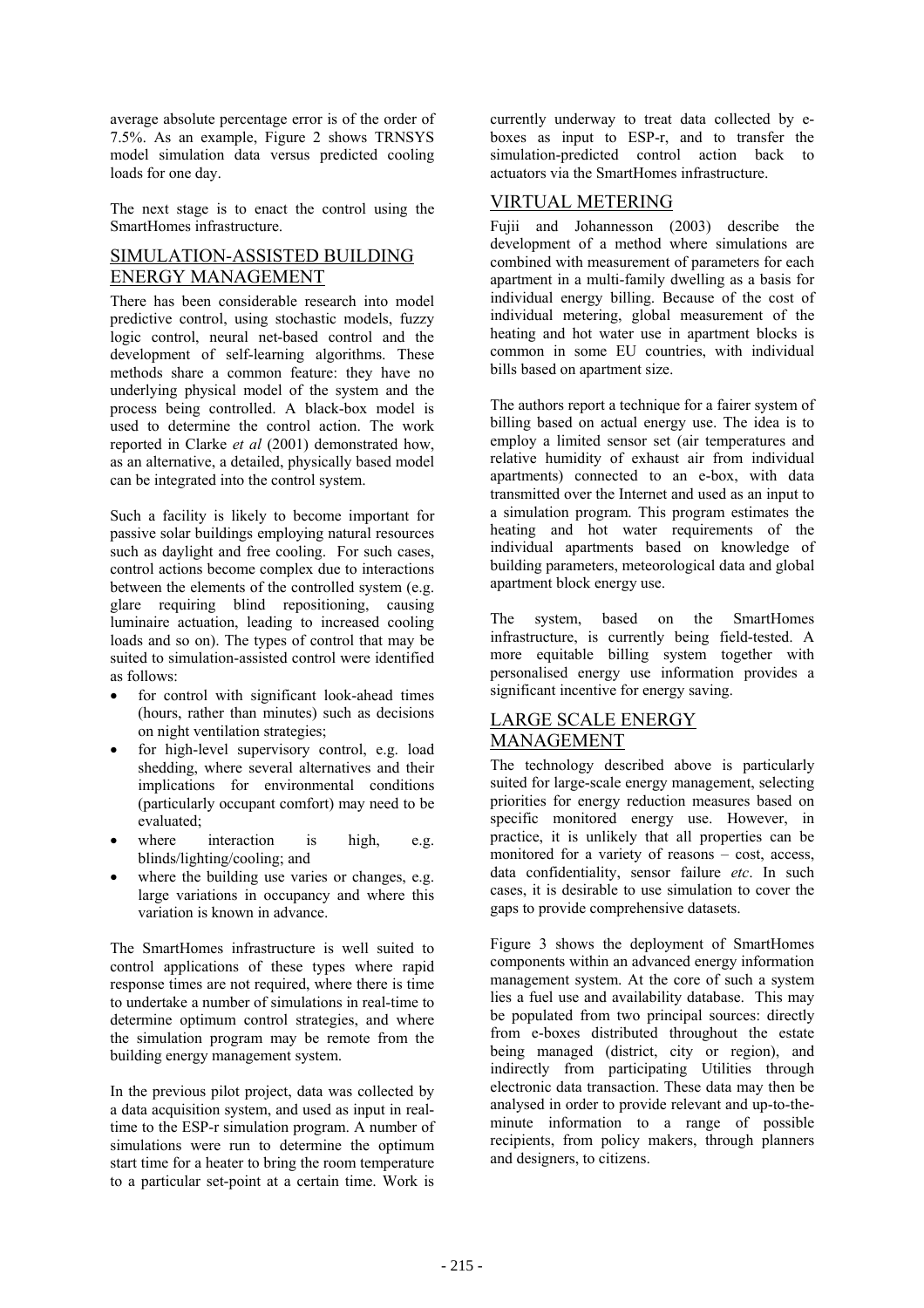To assist with interpretation, a Geographical Information System may be employed to overlay the energy and environment information on conventional types of information such as street layouts or power cable routings. To assist with policy formulation, an energy simulation model is included to enable an appraisal of options for change. Where an option proves beneficial, its predicted fuel use may be returned to the database to be held alongside the present fuel use data. This enables the side-by-side display of information relating to present and future states in support of extensive inter-comparisons before deployment decisions are taken.

By modelling proposed measures prior to their deployment, alternative options may be compared in terms of relevant criteria, including the impact on the energy supply system and the mitigation of greenhouse gas emissions. Furthermore, the impact of previous actions is implicit within the monitoring process so that schemes with a poor return can be quickly discarded and those with a high return retained.

maintained during these variations, a greater level of control over both the supply and demand side will be required. As the renewable technologies are typically connected into the electrical supply infrastructure at distribution and supply working voltage (<132 kV), higher levels of local network penetration (>25%) will require greater levels of control if network integrity is to be maintained. This control can be:

- demand-side focused, so that a proportion of the demand load can be shed as the supply availability falls; and the demand increased as output from the supply increases; or
- demand- and supply-side focused, so that supply output can be restricted when there is insufficient demand to absorb the excess power supplied.

In either of these control scenarios, the ability to predict both the demand and supply magnitudes will be crucial so that necessary actions can be implemented within the required time scales to maintain network stability. The use of simulation is crucial in achieving this as it can predict:



*Figure 3 Energy management information system.* 

### DEMAND-SUPPLY MATCHING

Current energy policy promotes the increasing use of renewable technologies for electricity generation. The technologies being deployed to satisfy this are inherently stochastic in operation. e.g. wind and hydro-power. This results in random variations in the quantities of power delivered. If the electrical supply system integrity is to be

- the magnitude and rate of change in demand, based on trend and climate analyses; and
- the magnitude of the power supply from renewable generation plant based on weather trends.

The use of simulation within model predictive control has been developed for a number of applications within the built environment, primarily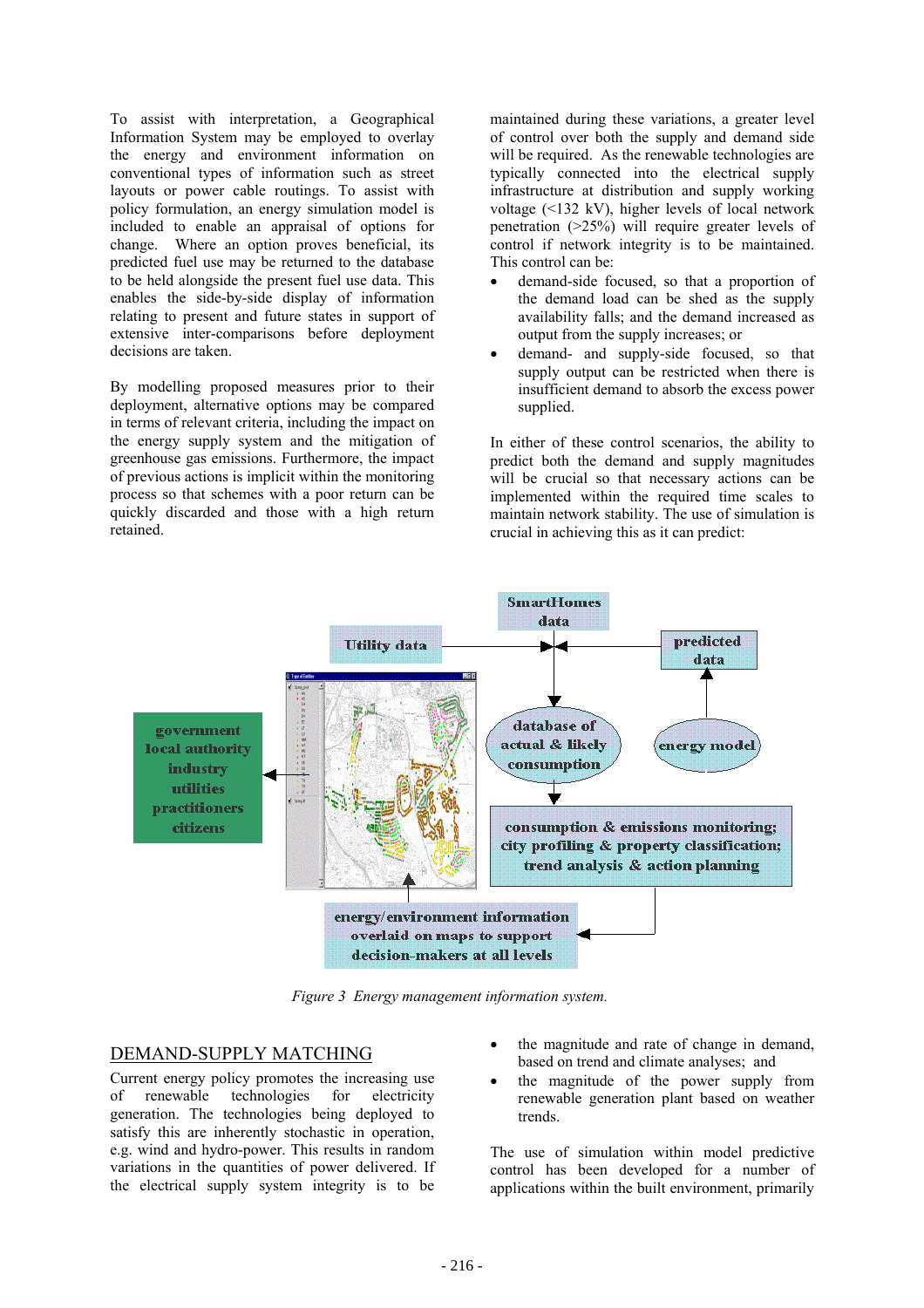for the purpose of building service plant control. However, the time steps and response time characteristics for building services control are considerably longer, in the order of minutes as opposed to seconds as required for electricity demand-supply control and matching.

A Real-time Embedded Dispatch Manager (REDMan) algorithm is under development (Conner 2003) to enable the predictive simulation and control required for the integration of small heterogeneous renewable supply technologies and electrical power demand supply matching. The focus is on single dwellings and small community applications.

REDMan comprises sources of power, demands of power, a central dispatcher, and a communications system, which allow messages to be passed between them. Physically, it consists of several computer programs (agents for sources and demands, plus a dispatching program) running on one or more computers or embedded controllers.

These programs consist of real-time supply-load simulation tools interconnected by the SmartHomes Internet connection. Within this framework, the controller serves to prioritises supply-load matching as follows. (The algorithm for the REDMan approach to prioritising supply-load matching is shown in Figure 4.)

- A source (generator) must advertise to the dispatcher the maximum amount of power it can supply, and its per-unit price. The source will then be informed of the amount of power required of it, and must then supply that amount. The amount of power required may change at any time and may be any amount between zero and the advertised maximum.
- In advance of switching on, a demand (load) must state the amount of power required and the maximum per-unit price it is prepared to pay for the fulfilment. The demand will then be informed as to whether or not it can be fulfilled at that price. If so, it may proceed; if not, it must remain off, or resubmit at a different price.
- This information is supplied to a dispatching algorithm whose goal is to buy energy from sources and sell it to demands in an optimal manner, or as close to optimal as possible. The recommended algorithm is a simple rule-based one, which strikes a compromise between complexity and degree of optimisation.
- The price that the demand submits to the dispatcher is the price it must pay, irrespective of how much the dispatcher paid for the electricity in the first place.

The network may contain several such dispatching algorithms, each dealing only with sources and demands local to itself. The system of algorithms and local sources/loads is named a 'domain'. To interconnect different domains, two connections are used so that each domain appears to the other as if it were one source and one demand.

## **CONCLUSION**

It is likely that the widespread adoption of broadband will open the possibility of new energy and environmental services that can be operated on a large scale. Such new information sources have the potential to deliver benefits to citizens and professionals such as energy managers, designers and planners. This paper has indicated the range of possible services and has focused on how simulation can assist in their implementation.

In particular, the uses outlined include:

- assisting in control of building services, either through the direct use of a simulation program or through indirect use in training artificial neural networks;
- providing virtual data to augment monitored data (virtual metering) – either at the large scale in creating comprehensive databases of estate energy use, or at the small scale in ensuring equitable billing for multi-family dwellings; and
- assisting demand- and supply-side matching and control required with the move towards distributed energy generation.

Inherent in all the internet-based energy services discussed is the need for large quantities of data. For these services to be adopted, it will require significant effort in ensuring sensor and instrumentation reliability together with the implementation of quality control procedures for data processing.

# ACKNOWLEDGMENTS

The authors gratefully acknowledge partners in the SmartHomes project: A Lindstrom, C Lindvall, O Helgotsson, Ericsson, Sweden; A Larsson, F Ôstling, Gatespace, Sweden; H Bywall, B Joensson, Gavle Energi, Sweden; G Johannesson, J Akander, KTH, Sweden; D Shearer, P Warren, ScottishPower, Scotland; D Mac Randal, Rutherford Appleton Laboratory, England; K Bamborough, The Highland Council, Scotland; A Andritsou, Intracom, Greece; M Diamantopoulos, M Stamatiou, ASDA, Greece; F Drkal, K Kabele, M Lain, M Bartak, J Hensen, Technical University of Prague, Czech Republic; J Petr, M Kulvejt, P Kudera, Komterm, Czech Republic; M Krufa, Mesto Mnichovo Hradiste, Czech Republic.